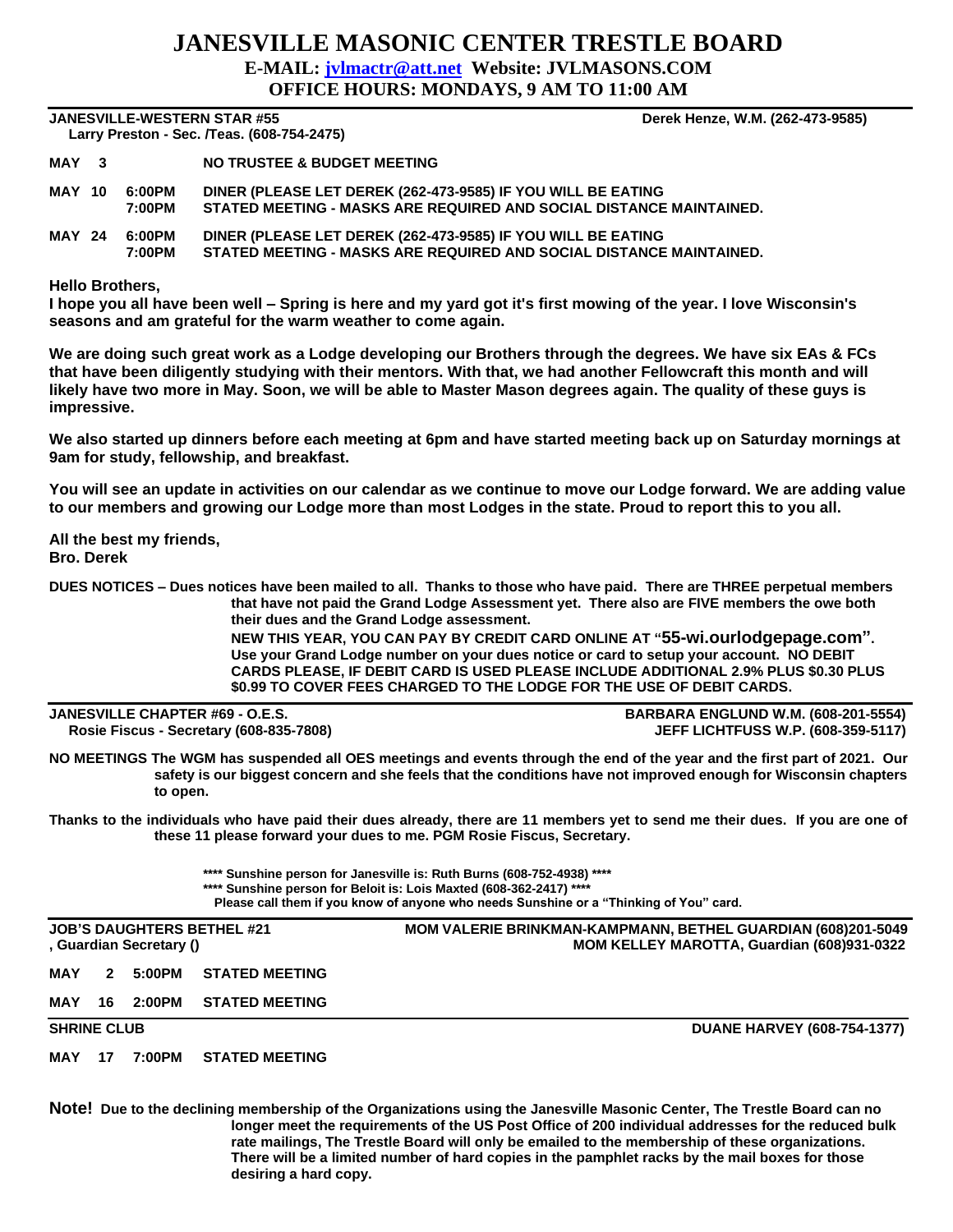

## **JANESVILLE'S TRESTLE-BOARD DESIGNS**

**E-mail: [jvlmactr@ATT.NET](mailto:jvlmactr@ATT.NET) Website: jvlmasons.com**



*MAY 2021*

| <b>SUNDAY</b>                                                                    | <b>MONDAY</b>                                                                                                                                          | <b>TUESDAY</b>                                                     | <b>WEDNESDAY</b>                                                     | <b>THURSDAY</b> | <b>FRIDAY</b>                                        | <b>SATURDAY</b>                                                                 |
|----------------------------------------------------------------------------------|--------------------------------------------------------------------------------------------------------------------------------------------------------|--------------------------------------------------------------------|----------------------------------------------------------------------|-----------------|------------------------------------------------------|---------------------------------------------------------------------------------|
|                                                                                  |                                                                                                                                                        |                                                                    |                                                                      |                 |                                                      | $\blacktriangleleft$<br><b>DISTRICT #9</b><br><b>MEETING</b><br><b>10AM-2PM</b> |
| $\overline{2}$<br><b>BETHEL 21</b><br><b>STATED</b><br><b>MEETING</b><br>5:00 PM | 3<br><b>JANESVILLE-</b><br><b>WESTERN</b><br><b>STAR</b><br><b>TRUSTEES &amp;</b><br><b>FINANCE</b><br><b>COMMITTEE</b><br><b>NO</b><br><b>MEETING</b> | $\overline{\mathbf{4}}$                                            | 5                                                                    | 6               | $\overline{7}$<br><b>KITCHEN</b><br>IN<br><b>USE</b> | 8<br>MEET, STUDY,<br>FELLOWSHIP,<br><b>AND</b><br><b>BREAKFAST</b><br>9:00 AM   |
| 9                                                                                | 10<br><b>JANESVILLE-</b><br><b>WESTERN</b><br><b>STAR</b><br>#55<br>7:00PM<br><b>MEETING</b>                                                           | 11<br><b>AMERICAN</b><br><b>LEGION</b><br><b>MEETING</b><br>6:00PM | 12<br><b>CHAPTER 69</b><br><b>OES</b><br><b>NO</b><br><b>MEETING</b> | $\overline{13}$ | 14<br><b>KITCHEN</b><br>IN<br><b>USE</b>             | 15<br>MEET, STUDY,<br>FELLOWSHIP,<br><b>AND</b><br><b>BREAKFAST</b><br>9:00 AM  |
| 16<br><b>BETHEL 21</b><br><b>STATED</b><br><b>MEETING</b><br>2:00 PM             | 17<br><b>BLOOD DRIVE</b><br>9:30AM-<br>2:30PM<br><b>ZOR SHRINE</b><br><b>CLUB</b><br>7:00PM                                                            | 18                                                                 | 19                                                                   | 20              | 21<br><b>KITCHEN</b><br>IN<br><b>USE</b>             | 22<br>MEET, STUDY,<br>FELLOWSHIP,<br><b>AND</b><br><b>BREAKFAST</b><br>9:00 AM  |
| 23                                                                               | 24<br><b>JANESVILLE-</b><br><b>WESTERN</b><br><b>STAR</b><br>#55<br>7:00PM<br><b>MEETING</b>                                                           | 25                                                                 | 26<br><b>CHAPTER 69</b><br><b>OES</b><br><b>NO</b><br><b>MEETING</b> | 27              | 28<br><b>KITCHEN</b><br>IN<br><b>USE</b>             | 29<br>MEET, STUDY,<br>FELLOWSHIP,<br><b>AND</b><br><b>BREAKFAST</b><br>9:00 AM  |
| 30                                                                               | 31<br><b>MEMORIAL</b><br><b>DAY</b>                                                                                                                    |                                                                    |                                                                      |                 |                                                      |                                                                                 |

**AMERICAN RED CROSS BLOOD DRIVE: The Trustees are providing our building to the American Red Cross as a courtesy to the community and the American Red Cross. The American Red Cross will be holding a monthly Blood Drive every third Monday of the month from 9:30 am to 2:30 pm. Please help support them. Walk-ins are welcome but appointments are best. Appointments can be made through the jvlmasons.com website and clicking on the Red Cross icon or by going to redcrossblood.org. The next Blood Drives will be MAY 17 and JUNE 21.**